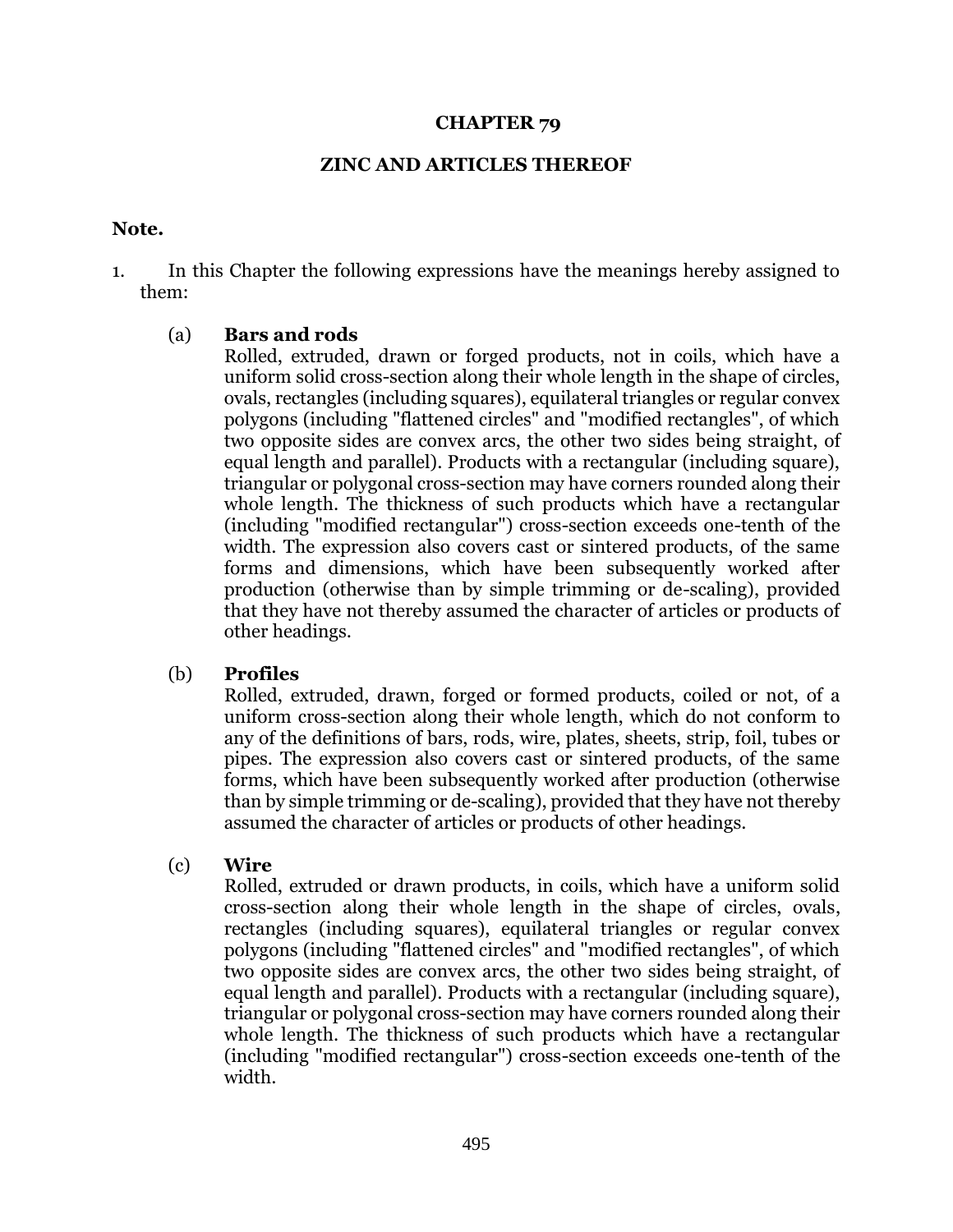## (d) **Plates, sheets, strip and foil**

Flat-surfaced products (other than the unwrought products of heading 79.01), coiled or not, of solid rectangular (other than square) cross-section with or without rounded corners (including "modified rectangles" of which two opposite sides are convex arcs, the other two sides being straight, of equal length and parallel) of a uniform thickness, which are:

- of rectangular (including square) shape with a thickness not exceeding one-tenth of the width,
- of a shape other than rectangular or square, of any size, provided that they do not assume the character of articles or products of other headings.

Heading 79.05 applies, *inter alia*, to plates, sheets, strip and foil with patterns (for example, grooves, ribs, chequers, tears, buttons, lozenges) and to such products which have been perforated, corrugated, polished or coated, provided that they do not thereby assume the character of articles or products of other headings.

## (e) **Tubes and pipes**

Hollow products, coiled or not, which have a uniform cross-section with only one enclosed void along their whole length in the shape of circles, ovals, rectangles (including squares), equilateral triangles or regular convex polygons, and which have a uniform wall thickness. Products with a rectangular (including square), equilateral triangular or regular convex polygonal cross-section, which may have corners rounded along their whole length, are also to be considered as tubes and pipes provided the inner and outer cross- sections are concentric and have the same form and orientation. Tubes and pipes of the foregoing cross-sections may be polished, coated, bent, threaded, drilled, waisted, expanded, cone-shaped or fitted with flanges, collars or rings.

# **Subheading Note.**

1. In this Chapter the following expressions have the meanings hereby assigned to them:

## (a) **Zinc, not alloyed**

Metal containing by weight at least 97.5% of zinc.

## (b) **Zinc alloys**

Metallic substances in which zinc predominates by weight over each of the other elements, provided that the total content by weight of such other elements exceeds 2.5%.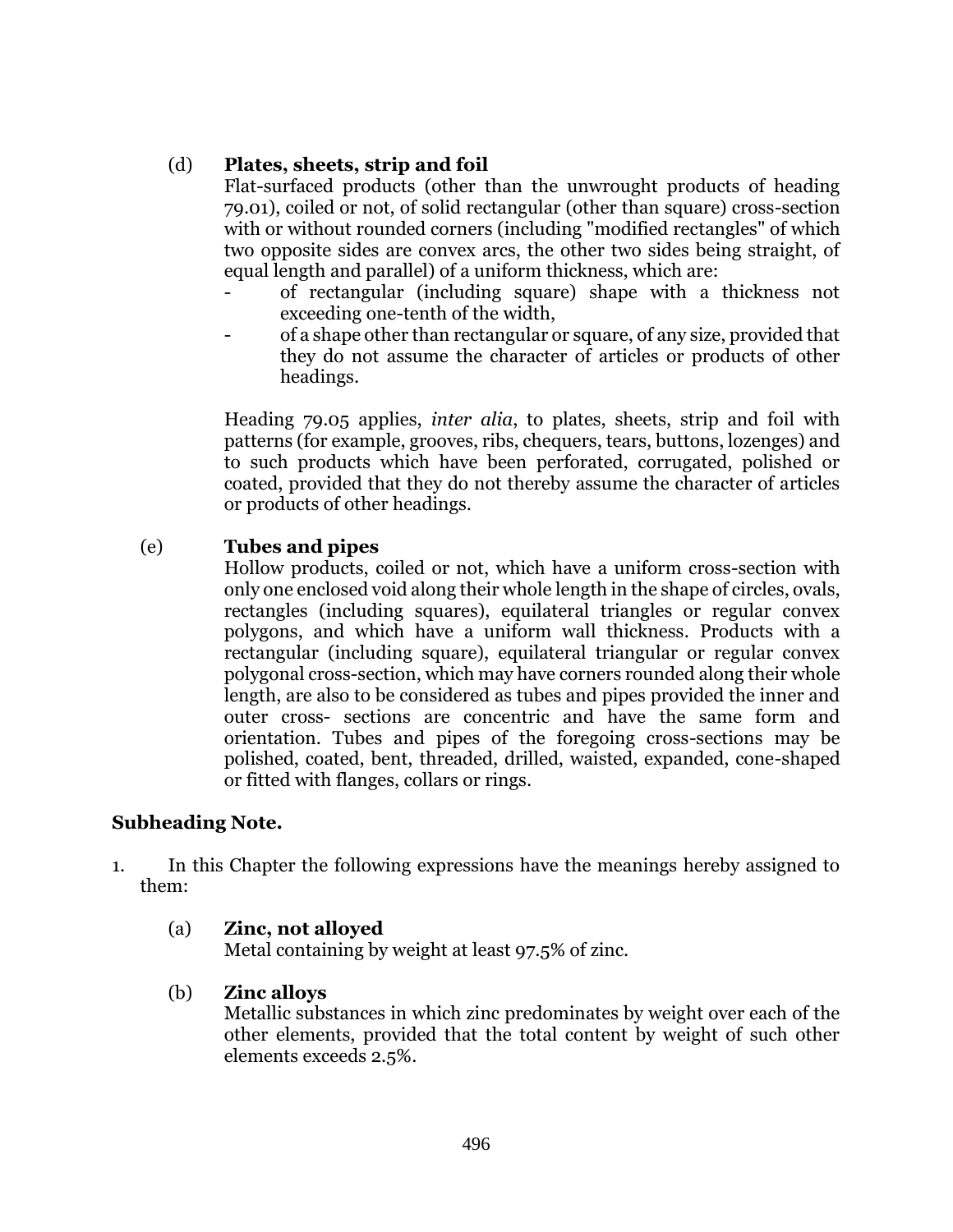# (c) **Zinc dust**

Dust obtained by condensation of zinc vapour, consisting of spherical particles which are finer than zinc powders. At least 80% by weight of the particles pass through a sieve with 63 micrometres (microns) mesh. It must contain at least 85% by weight of metallic zinc.